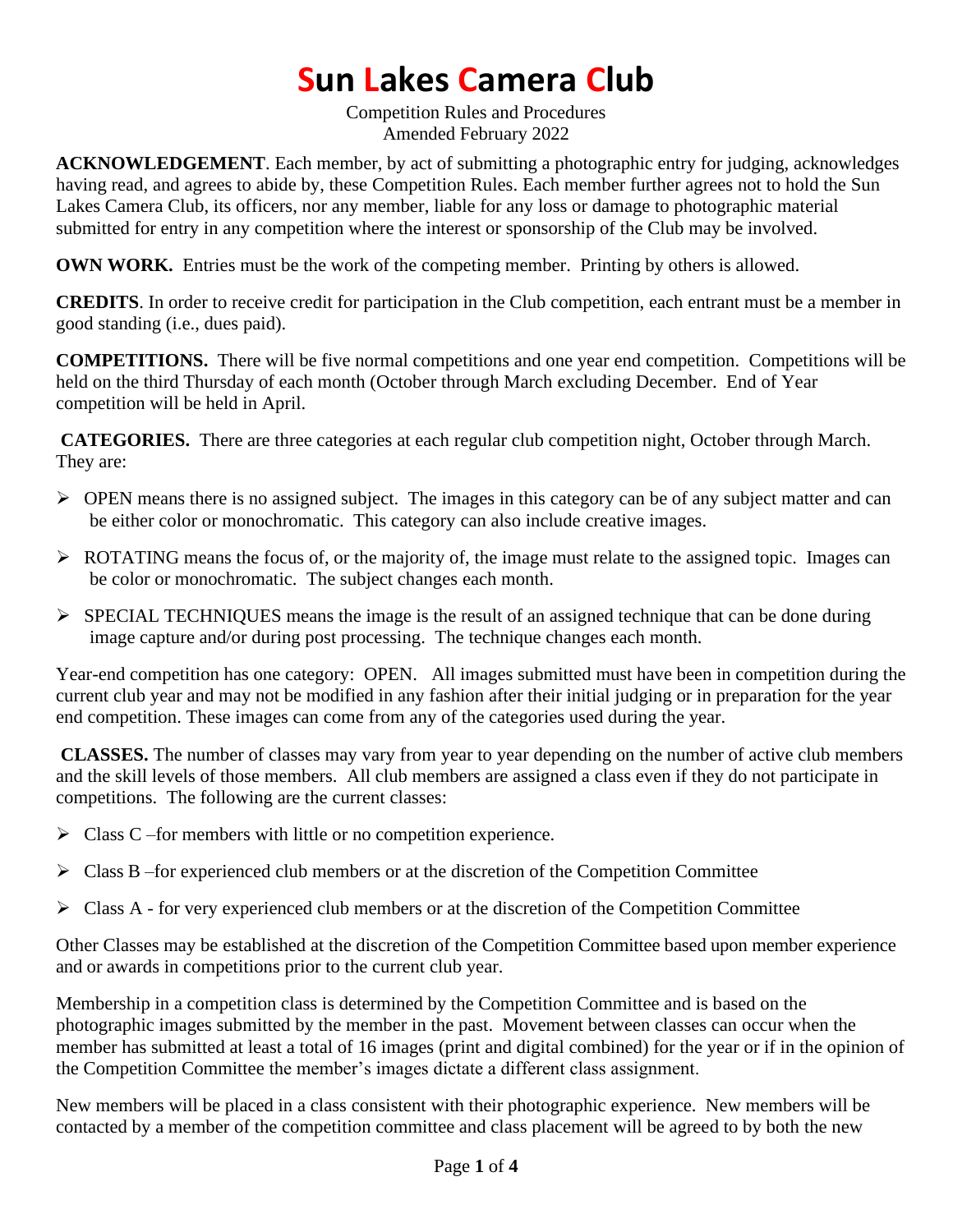member and the competition committee member by discussion of prior experience and viewing photographic images provided by the new member**.** 

Members who receive Photographer of the Year Awards at year end will be placed in a higher class if such class is available but this move is at the member's discretion except that a member who is Photographer of the Year twice in the same class must move to the next class if such class is available. Other members may be placed in a higher class if the committee deems it is appropriate.

A member may petition the Competition Committee to be placed in another class either higher or lower. The Competition Committee will use images submitted in the past to determine if the petitioning members request will be honored.

The Competition Committee will not move a member from Class A to Class B or to Class C nor from Class B to Class C unless the club member petitions the Competition Committee for such a move and past competition results warrant the move.

**MAXIMUM ENTRIES**. Each member may submit a total of four projected images and four prints in each competition, October through March, however only a maximum of two projected images and two prints can be submitted in any one of the three categories (Open, Rotating, and Special Techniques).

Each member may submit a total of four projected images and four prints in the End of Year competition. All End of Year submissions must be images that were placed in October through March competition of the current year. The image must be the identical image previously judged. No modifications of the image after the initial competition are allowed.

**MINIMUM PARTICIPATION**. There must be at least three members entered in a class and category in a competition, otherwise that class and category will be cancelled and those entries combined with another class but in the same category.

**RESUBMISSION OF AN IMAGE**. No image that has received the Photograph of the Year award or received 1<sup>st</sup>, 2<sup>nd</sup> or 3rd place during normal competitions can be resubmitted in any future competition.

**DEADLINES FOR PARTICPATION.** Projected images and digital copies of print images must be submitted to the competition website no later than 11:30pm MST on the Monday before the Thursday competition. Mounted prints must be brought to the club meeting room between 5:00pm and 6:00pm MST on the day of competition.

#### **PRINT REQUIREMENTS**.

- $\triangleright$  Prints must be at least 8" x 10" and no larger than 16" x 20".
- $\triangleright$  Prints (of any size) must be securely mounted on a 16" x 20" matte board.
- $\triangleright$  Matte board may be any color.
- $\triangleright$  Foam board is not allowed.
- ➢ Prints must not be double matted or framed.
- $\triangleright$  A stroke on the image is allowed.
- $\triangleright$  Image titles must not exceed 50 characters. No non alphabet characters are allowed
- ➢ Prints must be labeled on upper left corner of the back of the matte board using a completed SLCC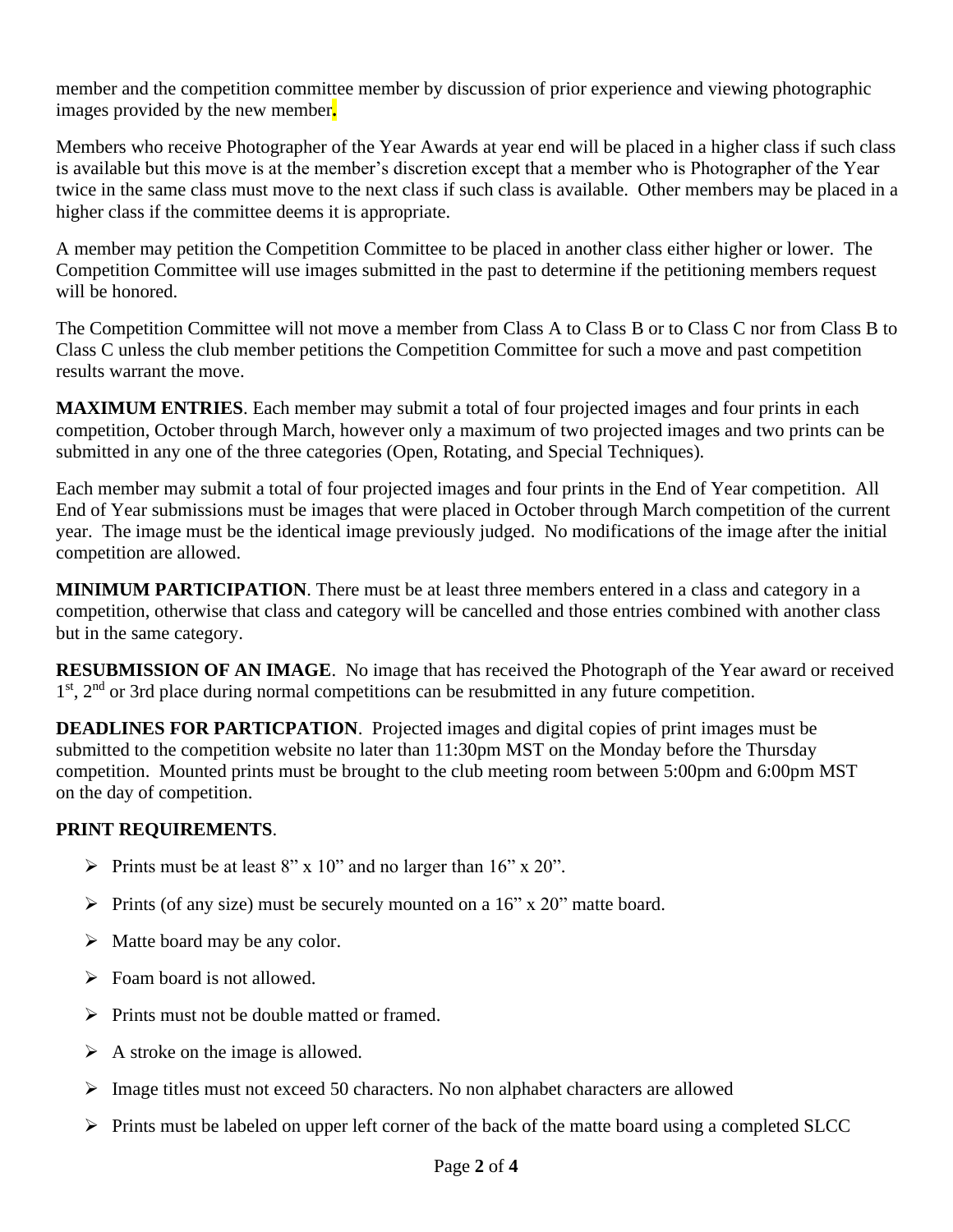print label or Visual Pursuits print label. Labels from prior competitions must be obscured or defaced or removed so that the current competition label is obvious. (SLCC labels can be downloaded from the club website and printed on an Avery 18163 form Visual Pursuits labels can be printed from within the Visual Pursuits website on plain paper or Avery 5164 or 8164 or 8464 forms)

- $\triangleright$  No photographer identification should appear on the side shown to the judges.
- $\triangleright$  A digital copy of the print image must be submitted to the competition website following the rules for digital entries.

### **PROJECTED IMAGE REQUIREMENTS**.

- ➢ Projected Image entries (and digital copies of print images) must be sized to a maximum of 1400 pixels wide and 1050 pixels high.
- ➢ Projected Image entries (and digital copies of print images) must be JPEG format and not exceed one megabyte in file size.
- ➢ Image titles must not exceed 50 characters. No non alphabet characters are allowed.
- $\triangleright$  No photographer identification should appear in the projected digital image.

## **DISQUALIFICATION**

An image that does not meet the parameters of a category definition can be disqualified by a simple majority vote of the competition committee. The member will receive an email or phone notification of the disqualification.

Any image, print or projected, not submitted through the Visual Pursuits website will not be judged.

Any print that does not meet the print requirements listed above will not be judged.

Disqualified images can be resubmitted in an appropriate category in a future competition.

Prints not judged can be resubmitted in the future once the problem causing the removal from judging is corrected.

#### **JUDGING**.

Images can receive scores of 6, 7, 8, or 9 from each of three judges so the combined total scores for an image can range from 18 to 27.

Recognition in the form of first, second, or third place will be given to the images that achieve the highest scores. First will be awarded to the image or images receiving the highest score, Second will be awarded to the next highest, and Third will be awarded to the third highest. Multiple images may receive the same recognition. No ties will be broken.

Only the top scoring images will be announced for recognition. First place awards will always be announced, second and third place may be announced if time allows.